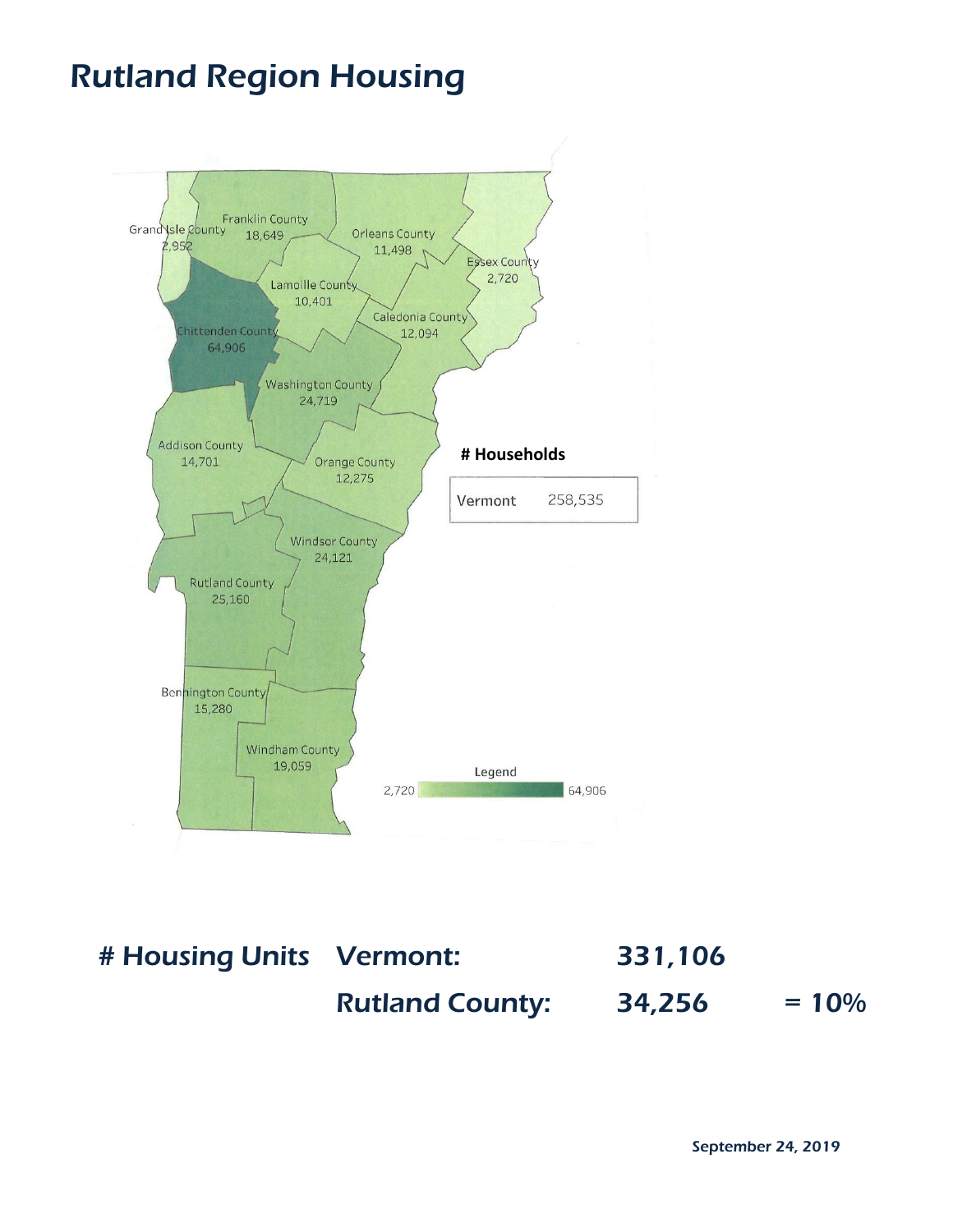| <b>Housing Units (% of County Total)</b> |  |  |  |
|------------------------------------------|--|--|--|
|                                          |  |  |  |

Rutland City: 23%

Rutland Micropolitan Area: 40%

| Killington:         | 8% |
|---------------------|----|
| <b>Castleton:</b>   | 7% |
| <b>Brandon:</b>     | 5% |
| <b>Poultney:</b>    | 5% |
| <b>Pittsford:</b>   | 5% |
| <b>Fair Haven:</b>  | 4% |
| <b>Wallingford:</b> | 3% |

 $= 72%$ 

#### Residential building type estimates

| Location          | Year | <b>Building type</b>                                   |                                                                                         |                        |     |
|-------------------|------|--------------------------------------------------------|-----------------------------------------------------------------------------------------|------------------------|-----|
| Rutland<br>County | 2017 | Single-family, detached                                | 23,689                                                                                  | % Single-Family        |     |
|                   |      | Single-family, attached (e.g.<br>townhouse, row house) | 518                                                                                     | <b>Rutland County:</b> | 69% |
|                   |      | Multifamily building (2-units)                         | 2,283                                                                                   |                        |     |
|                   |      | Multifamily building (3-4 units)                       | 2,114                                                                                   | <b>Vermont:</b>        | 67% |
|                   |      | Multifamily building (5-9 units)                       | 1,276                                                                                   |                        |     |
|                   |      | Multifamily building (10-19 units)                     | 1,180                                                                                   | Killington:            | 38% |
|                   |      |                                                        |                                                                                         | <b>Rutland City:</b>   | 50% |
|                   |      | Multifamily building (20-49 units)                     | 678                                                                                     |                        |     |
|                   |      | Multifamily building (50+ units)                       | 508                                                                                     | <b>Shrewsbury:</b>     | 95% |
|                   |      | Mobile home                                            | 2,000                                                                                   | Sudbury:               | 97% |
|                   |      | Boat, RV, van, etc.                                    | 10                                                                                      |                        |     |
|                   |      |                                                        | <b>SK</b><br>10K<br>15K<br>25K<br>OK<br><b>20K</b><br><b>Contract Contract Contract</b> |                        |     |

# of housing units

#### Source:

U.S. Census Bureau: American Community Survey 5-year estimates (Table B25024)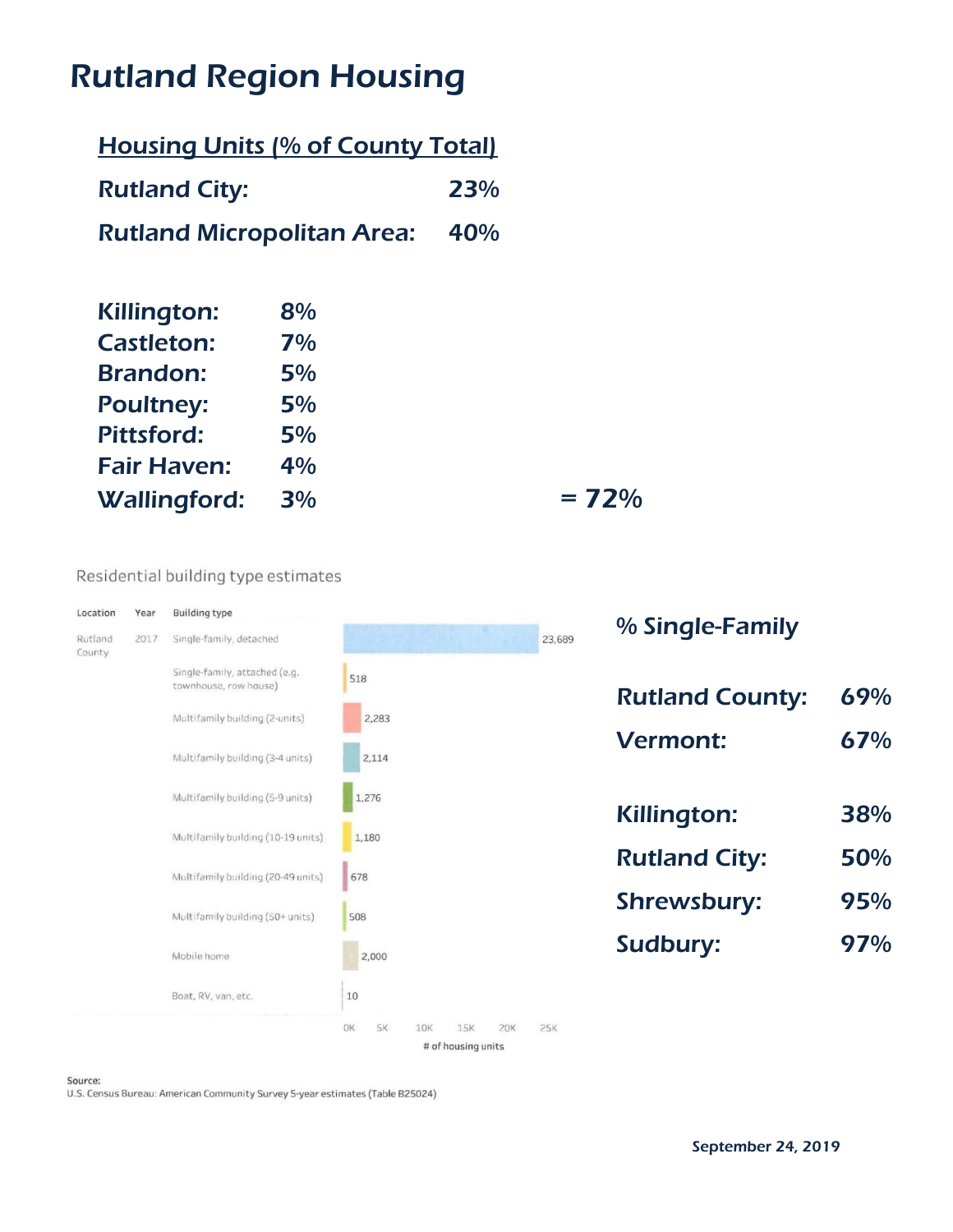### Average Age of Housing

| <b>Vermont:</b>        | 1974 |
|------------------------|------|
| <b>Rutland County:</b> | 1969 |
| <b>Fair Haven:</b>     | 1939 |
| <b>Proctor:</b>        | 1939 |
| <b>Rutland City:</b>   | 1951 |
| <b>Benson:</b>         | 1980 |
| <b>West Haven:</b>     | 1981 |
| Killington:            | 1983 |

| <b>Affordability</b>   |     | <b>Franklin County</b><br><b>Grand Isle County</b><br>Orleans County<br>\$62,214<br>\$66,111<br>\$45,664<br><b>Essex County</b> |
|------------------------|-----|---------------------------------------------------------------------------------------------------------------------------------|
| >30% spent on housing  |     | \$38,767<br>Lamoille County<br>\$54,899<br>Caledonia County<br>Chittenden County<br>\$47,371<br>\$66,906                        |
| <b>Vermont:</b>        | 30% | <b>Washington County</b><br>\$60,602                                                                                            |
| <b>Rutland County:</b> | 29% | <b>Addison County</b><br>\$61,875<br><b>Orange County</b>                                                                       |
| <b>Rutland City:</b>   | 44% | \$56,584<br>\$57,808<br>Vermont                                                                                                 |
| <b>Fair Haven:</b>     | 42% | <b>Windsor County</b><br>\$56,828                                                                                               |
| Killington:            | 40% | <b>Rutland County</b><br>\$52,635                                                                                               |
| <b>Wells:</b>          | 17% |                                                                                                                                 |
| <b>Wallingford:</b>    | 23% | <b>Bennington County</b>                                                                                                        |
| Sudbury:               | 23% | \$52,251<br>Windham County                                                                                                      |
|                        |     | \$50,831<br>Legend<br>66,906<br>38,767                                                                                          |

September 24, 2019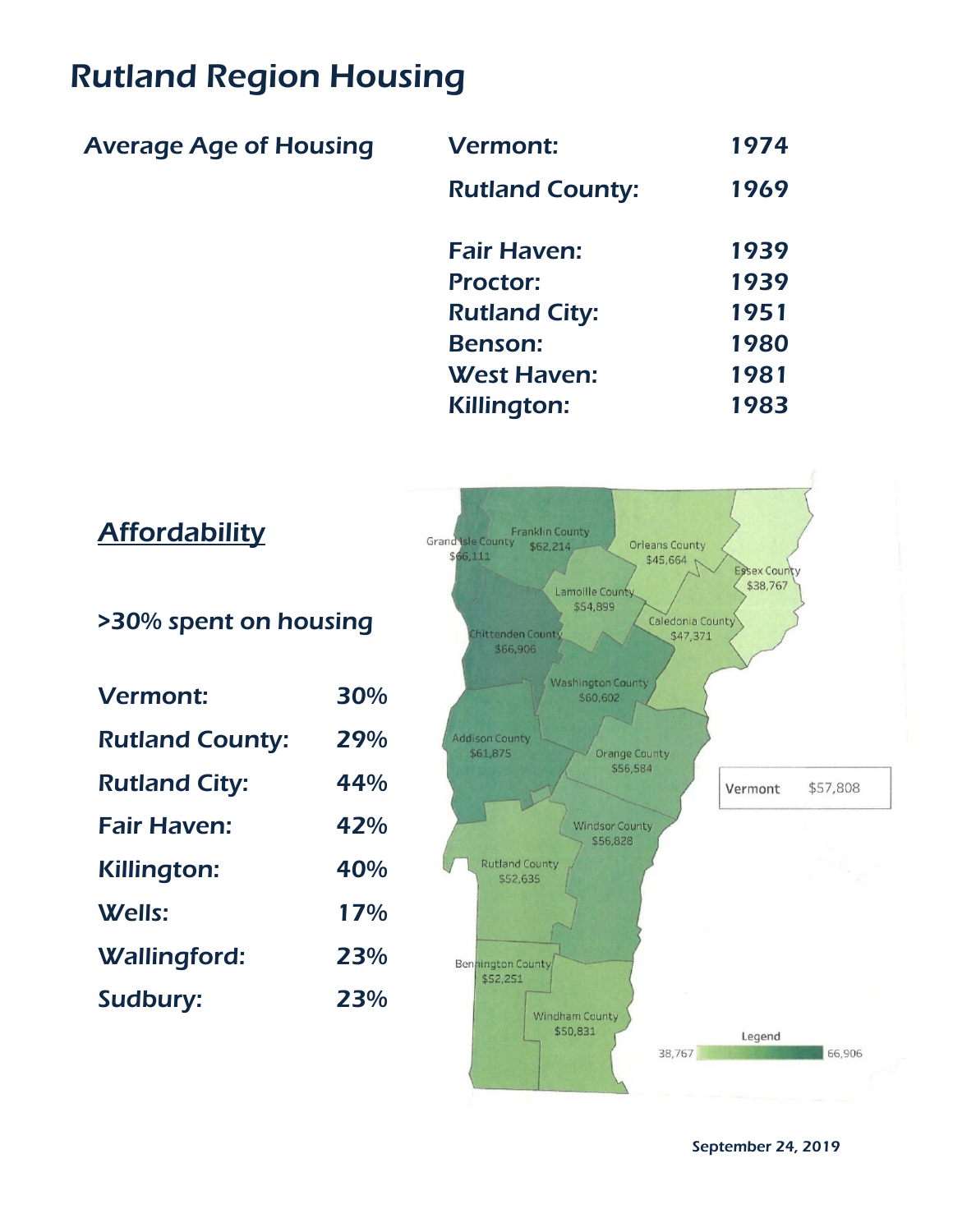#### Median Household Income

| <b>Vermont:</b>        | \$57,808 |
|------------------------|----------|
| <b>Rutland County:</b> | \$52,635 |
| <b>Rutland City:</b>   | \$42,861 |
| <b>Fair Haven:</b>     | \$45,871 |
| Ira:                   | \$70,625 |
| Sudbury:               | \$68,750 |
| <b>Shrewsbury:</b>     | \$67,875 |
| <b>Mendon:</b>         | \$67,014 |

### Poverty Rate

| <b>Vermont:</b>        | 11.4%   |
|------------------------|---------|
| <b>Rutland County:</b> | 11.4%   |
| <b>Rutland City:</b>   | 14.8%   |
| <b>Fair Haven:</b>     | 19.4%   |
| <b>West Haven:</b>     | 18.5%   |
| <b>Pittsford:</b>      | 16.6%   |
| Sudbury:               | $3.1\%$ |
| <b>Proctor:</b>        | 4.3%    |
| <b>Wells:</b>          | 4.6%    |
| Danby:                 | 4.7%    |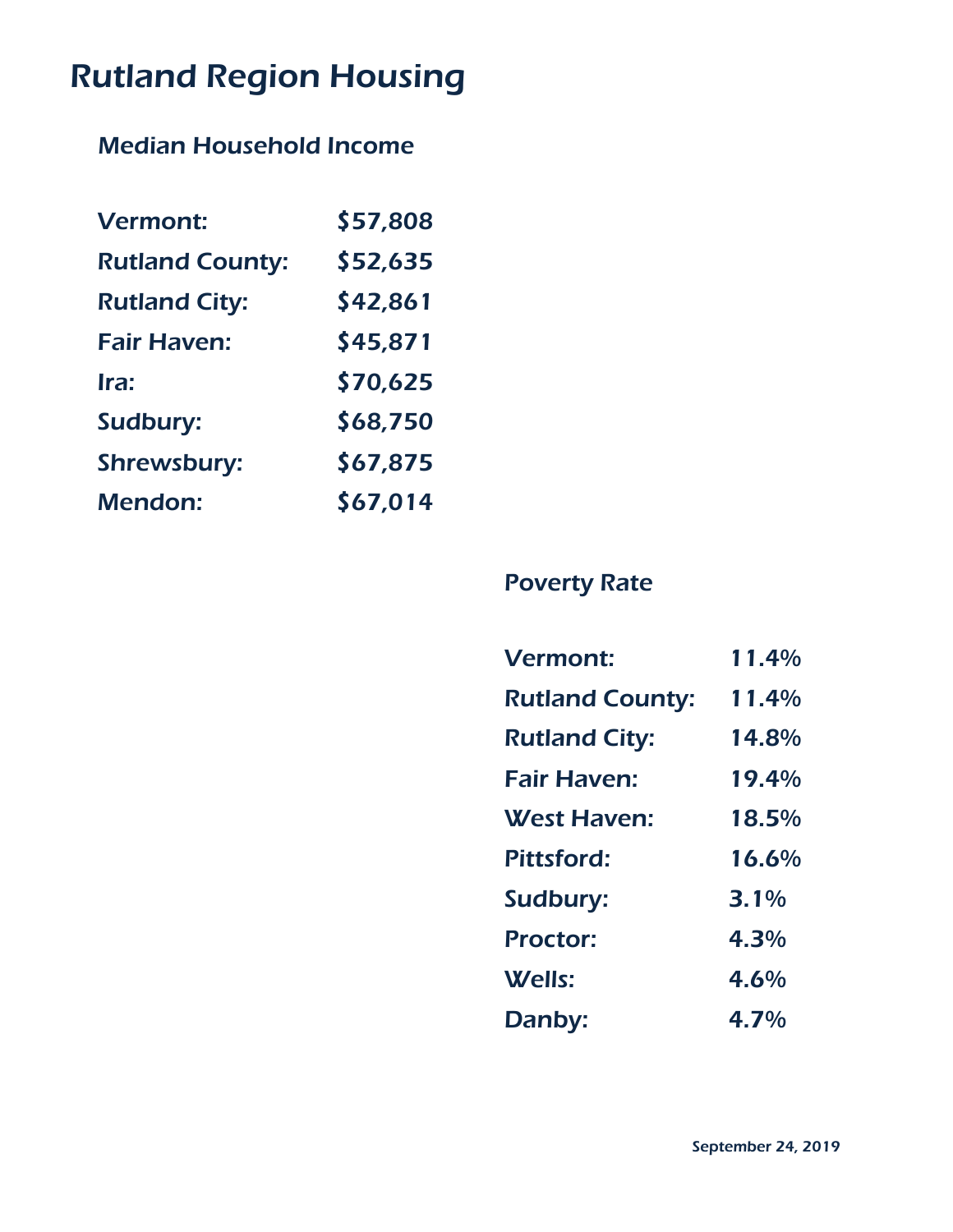

#### Median Primary Home Price

| <b>Vermont:</b>               | \$217,500 |
|-------------------------------|-----------|
| <b>Rutland County:</b>        | \$150,000 |
| <b>Rutland City:</b>          | \$130,750 |
| <b>Proctor:</b>               | \$119,000 |
| <b>Fair Haven:</b>            | \$129,000 |
| <b>West Haven:</b>            | \$445,000 |
| <b>Mendon:</b>                | \$252,484 |
| <b>Mount Holly:</b>           | \$223,000 |
| <b>Tinmouth:</b>              | \$222,500 |
| Middletown Springs: \$222,500 |           |
|                               |           |



September 24, 2019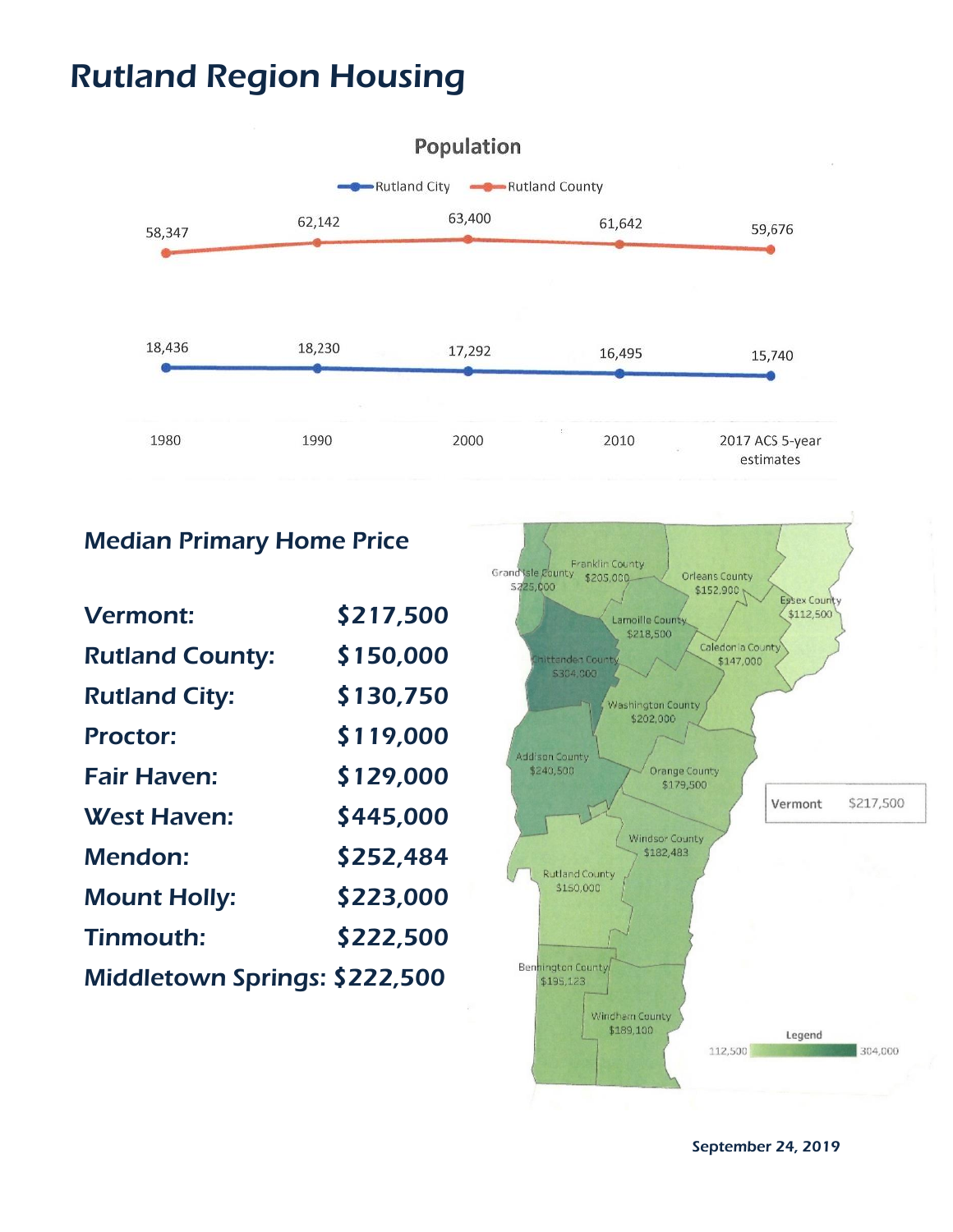| <b>Median Primary Home Price</b> |  |
|----------------------------------|--|
|                                  |  |

| <b>Vermont:</b>               | \$217,500 | <b>Vermont:</b>        | \$945 |
|-------------------------------|-----------|------------------------|-------|
| <b>Rutland County:</b>        | \$150,000 | <b>Rutland County:</b> | \$821 |
| <b>Rutland City:</b>          | \$130,750 | <b>Rutland City:</b>   | \$782 |
| <b>Proctor:</b>               | \$119,000 | <b>Highest:</b>        |       |
| <b>Fair Haven:</b>            | \$129,000 | <b>Chittenden</b>      |       |
| <b>West Haven:</b>            | \$445,000 | <b>Ira</b>             |       |
| <b>Mendon:</b>                | \$252,484 | <b>Mendon</b>          |       |
| <b>Mount Holly:</b>           | \$223,000 | <b>Shrewsbury</b>      |       |
| <b>Tinmouth:</b>              | \$222,500 | <b>Tinmouth</b>        |       |
| Middletown Springs: \$222,500 |           | Lowest:                |       |

**Median Gross Rent** 

| <b>Vermont:</b>        | \$945 |
|------------------------|-------|
| <b>Rutland County:</b> | \$821 |
| <b>Rutland City:</b>   | \$782 |
| Highest:               |       |
| <b>Chittenden</b>      |       |
| Ira                    |       |
| Mendon                 |       |
| <b>Shrewsbury</b>      |       |
| <b>Tinmouth</b>        |       |
| Lowest:                |       |
| <b>Pawlet</b>          |       |
| <b>Wells</b>           |       |
| <b>West Rutland</b>    |       |

Average Number of New Single-Family Building Permits, Rutland Region Municipalities (last 5 years): 2.6